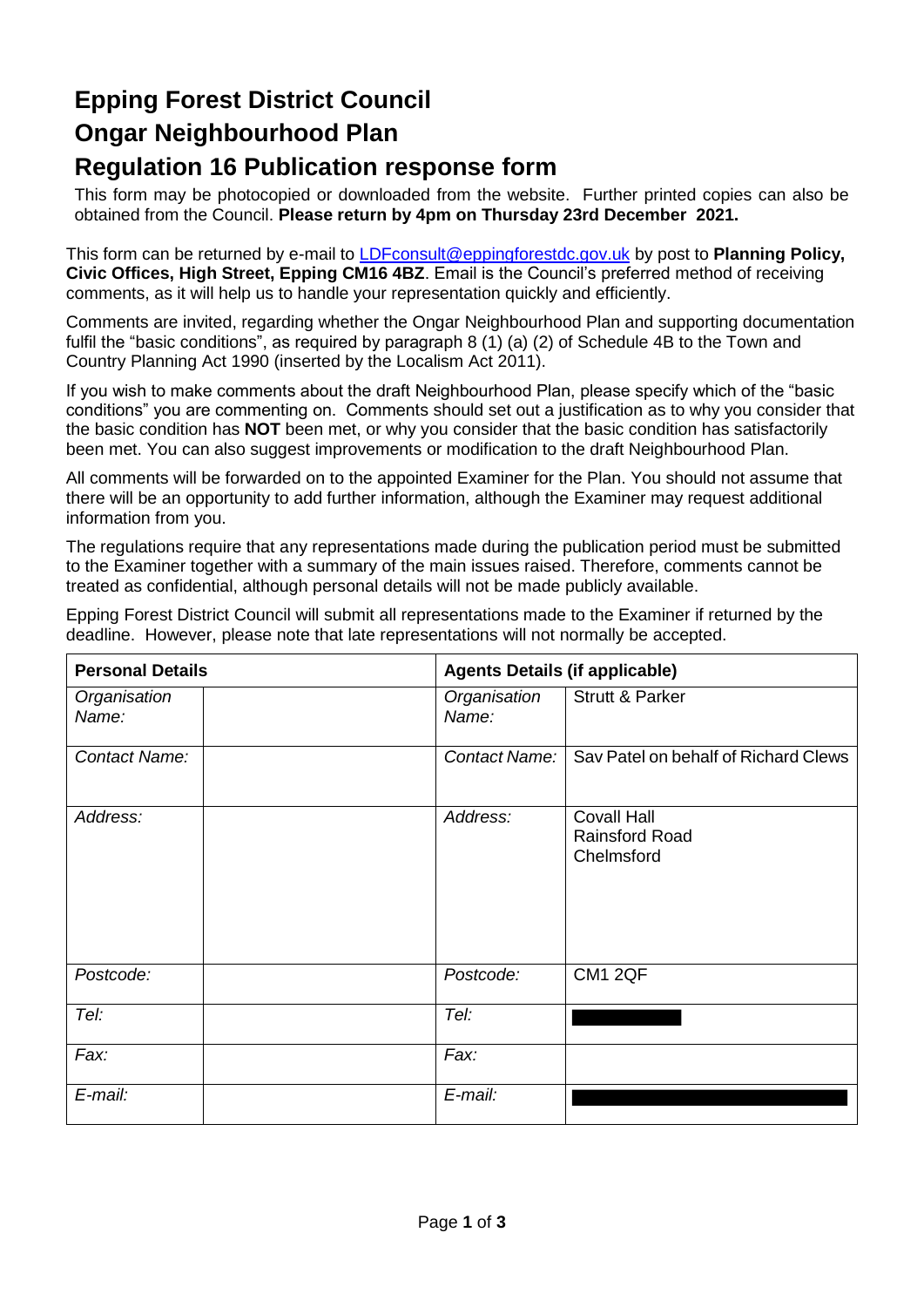# **Part 1**

Five "basic conditions" form the statutory requirements for the draft Neighbourhood Plan. These require that the Neighbourhood Plan:

### **Please tick the relevant basic condition / supporting documents and submit a separate Part 2 form for each of the basic conditions / supporting documents you are commenting on**

a. having regard to national policies and advice contained in guidance issued by the Secretary of State it is appropriate to make neighbourhood plan).

b. the making of the neighbourhood plan contributes to the achievement of sustainable development.

c. the making of the neighbourhood plan is in general conformity with the strategic policies contained in the development plan for the area of the authority (or any part of that area).

|              | d. the making of the neighbourhood plan does not breach, and is otherwise compatible with EU |  |  |  |
|--------------|----------------------------------------------------------------------------------------------|--|--|--|
| obligations. |                                                                                              |  |  |  |

e prescribed conditions are met in relation to the plan and prescribed matters have been complied with in connection with the proposal for the neighbourhood plan.

| Other supporting submission document and supporting documents. Please specific which |  |
|--------------------------------------------------------------------------------------|--|
| document you wish to comment on:                                                     |  |
|                                                                                      |  |

# **Part 2**

**Question 1**

**Why do you consider that the draft Neighbourhood Plan and/ or supporting documents do/ do not meet the specified "basic condition"?** Please provide a brief summary of your comments.

See attached representations